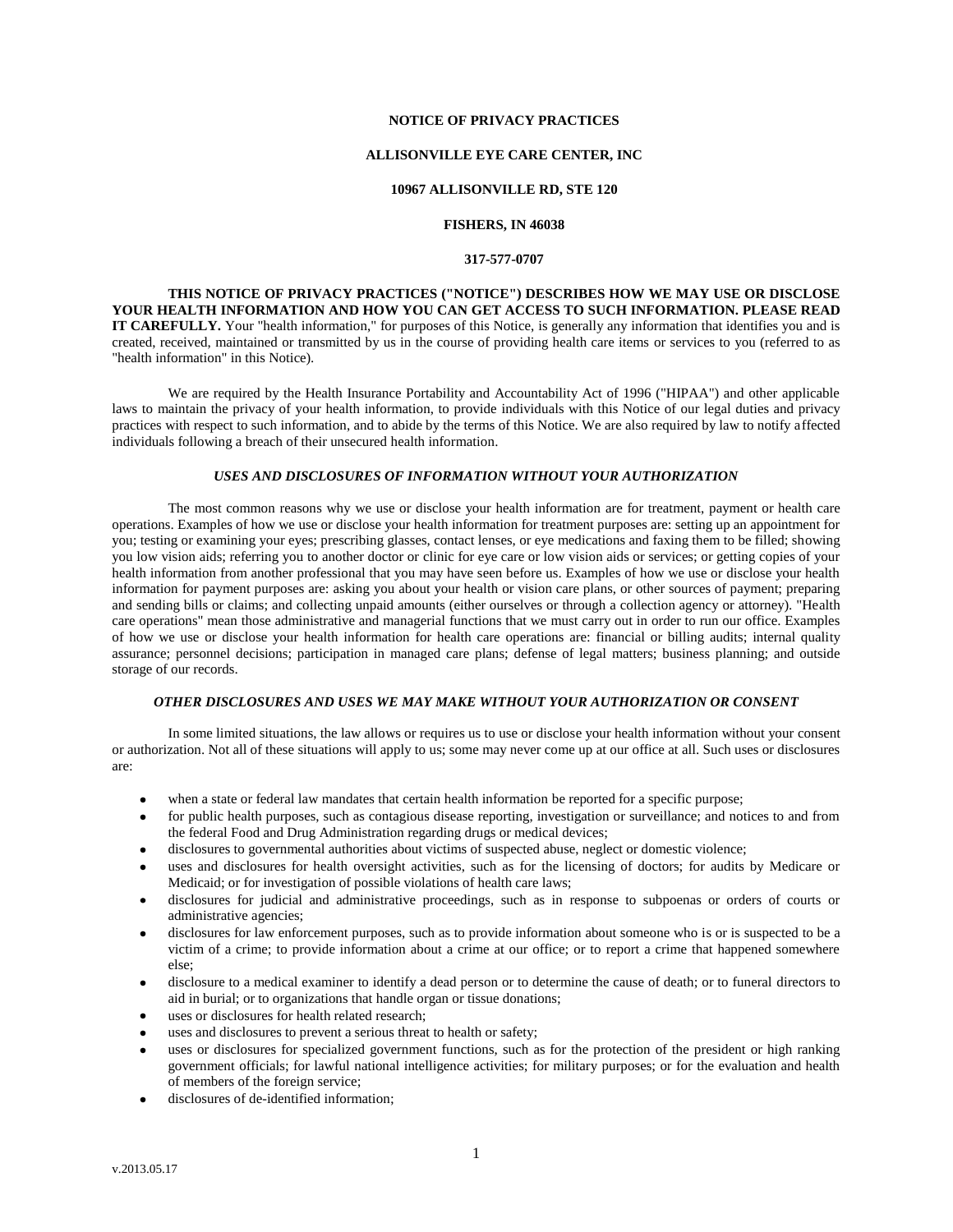- disclosures relating to worker's compensation programs;  $\bullet$
- disclosures of a "limited data set" for research, public health, or health care operations;
- incidental disclosures that are an unavoidable by-product of permitted uses or disclosures;  $\bullet$
- disclosures to "business associates" and their subcontractors who perform health care operations for us and who commit to respect the privacy of your health information in accordance with HIPAA;
- [specify other uses and disclosures affected by state law].  $\bullet$

Unless you object, we will also share relevant information about your care with any of your personal representatives who are helping you with your eye care. Upon your death, we may disclose to your family members or to other persons who were involved in your care or payment for heath care prior to your death (such as your personal representative) health information relevant to their involvement in your care unless doing so is inconsistent with your preferences as expressed to us prior to your death.

### *SPECIFIC USES AND DISCLOSURES OF INFORMATION REQUIRING YOUR AUTHORIZATION*

The following are some specific uses and disclosures we may not make of your health information **without** your authorization:

**Marketing activities.** We must obtain your authorization prior to using or disclosing any of your health information for marketing purposes unless such marketing communications take the form of face-to-face communications we may make with individuals or promotional gifts of nominal value that we may provide. If such marketing involves financial payment to us from a third party your authorization must also include consent to such payment.

Sale of health information. We do not currently sell or plan to sell your health information and we must seek your authorization prior to doing so.

**Psychotherapy notes.** Although we do not create or maintain psychotherapy notes on our patients, we are required to notify you that we generally must obtain your authorization prior to using or disclosing any such notes.

#### *YOUR RIGHTS TO PROVIDE AN AUTHORIZATION FOR OTHER USES AND DISCLOSURES*

- Other uses and disclosures of your health information that are not described in this Notice will be made only with your  $\bullet$ written authorization.
- You may give us written authorization permitting us to use your health information or to disclose it to anyone for any purpose.
- We will obtain your written authorization for uses and disclosures of your health information that are not identified in  $\bullet$ this Notice or are not otherwise permitted by applicable law.
- We must agree to your request to restrict disclosure of your health information to a health plan if the disclosure is for  $\bullet$ the purpose of carrying out payment or health care operations and is not otherwise required by law and such information pertains solely to a health care item or service for which you have paid in full (or for which another person other than the health plan has paid in full on your behalf).

Any authorization you provide to us regarding the use and disclosure of your health information may be revoked by you in writing at any time. After you revoke your authorization, we will no longer use or disclose your health information for the reasons described in the authorization. However, we are generally unable to retract any disclosures that we may have already made with your authorization. We may also be required to disclose health information as necessary for purposes of payment for services received by you prior to the date you revoked your authorization.

## *YOUR INDIVIDUAL RIGHTS*

You have many rights concerning the confidentiality of your health information. You have the right:

**To request restrictions on the health information we may use and disclose for treatment, payment and health care operations.** We are not required to agree to these requests. To request restrictions, please send a written request to us at the address below.